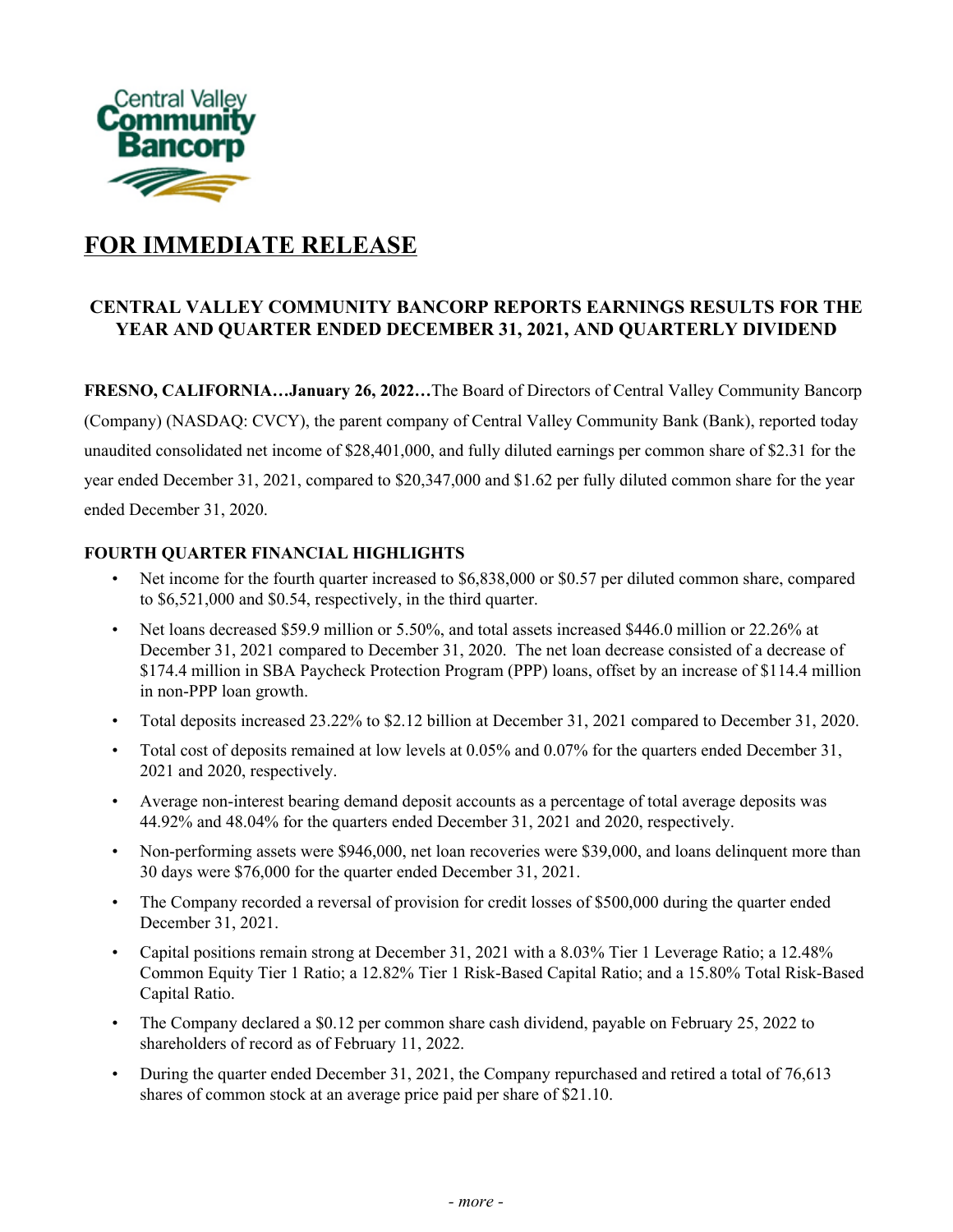"I'm pleased to report strong growth and positive results for the 2021 fiscal year. This is in addition to the excellent deposit base and asset quality for which our Company is recognized. Driving this growth, in terms of new and expanded client relationships, is our team of professional bankers, each committed to our clients and community – a team I thank daily for delivering a service experience unequaled in our marketplace," said James J. Kim, President & CEO. "While we continue to monitor the economic impacts of inflation, the drought and COVID-19 variants, our clients and our team are optimistic that 2022 will bring new business opportunities that our 42-year-old community bank is well-positioned to support," concluded Kim.

 Net income for the year ended December 31, 2021 increased 39.58%, compared to the year ended December 31, 2020, driven by a reversal of provision for credit losses, an increase in net interest income, and an increase in interchange fees, partially offset by an increase in the provision for income taxes, an increase in non- interest expense, a decrease in net realized gains on sales and calls of investment securities, a decrease in loan placement fees, and a decrease in service charge income. During the year ended December 31, 2021, the Company recorded a \$4,300,000 reversal of provision for credit losses, compared to a \$3,275,000 provision during the year ended December 31, 2020. Net interest income before the reversal of provision for credit losses for the year ended December 31, 2021 was \$72,554,000, compared to \$64,423,000 for the year ended December 31, 2020, an increase of \$8,131,000 or 12.62%. The impact to interest income from the accretion of the loan marks on acquired loans was \$802,000 and \$1,321,000 for the years ended December 31, 2021 and 2020, respectively. In addition, net interest income before the reversal of provision for credit losses for the year ended December 31, 2021 was impacted by approximately \$676,000 in loan prepayment penalties, as compared to \$805,000 for the year ended December 31, 2020. Excluding the loan mark accretion and prepayment penalties, net interest income for the year ended December 31, 2021 increased by \$8,779,000 compared to the year ended December 31, 2020.

 During the year ended December 31, 2021, the Company's shareholders' equity increased \$2,824,000, or 1.15%, compared to December 31, 2020. The increase in shareholders' equity was driven by the retention of earnings, net of dividends paid, the decrease in unrealized gains on available-for-sale (AFS) securities, and share repurchases.

 Return on average equity (ROE) for the year ended December 31, 2021 was 11.50%, compared to 8.85% for the year ended December 31, 2020. The increase in ROE reflects the increase in net income, notwithstanding the increase in average shareholders' equity compared to the prior year. The Company declared and paid \$0.47 and \$0.44 per share in cash dividends to holders of common stock during the years ended December 31, 2021 and 2020, respectively. Return on average assets (ROA) was 1.25% for the year ended December 31, 2021 and 1.11% for the year ended December 31, 2020. This increase was due to the increase in net income, notwithstanding the increase in average assets. During the year ended December 31, 2021, the Company's total assets increased 22.26%, and total liabilities increased 25.20%, compared to December 31, 2020 due to the Company's participation in the PPP loan program in addition to organic deposit gathering activities.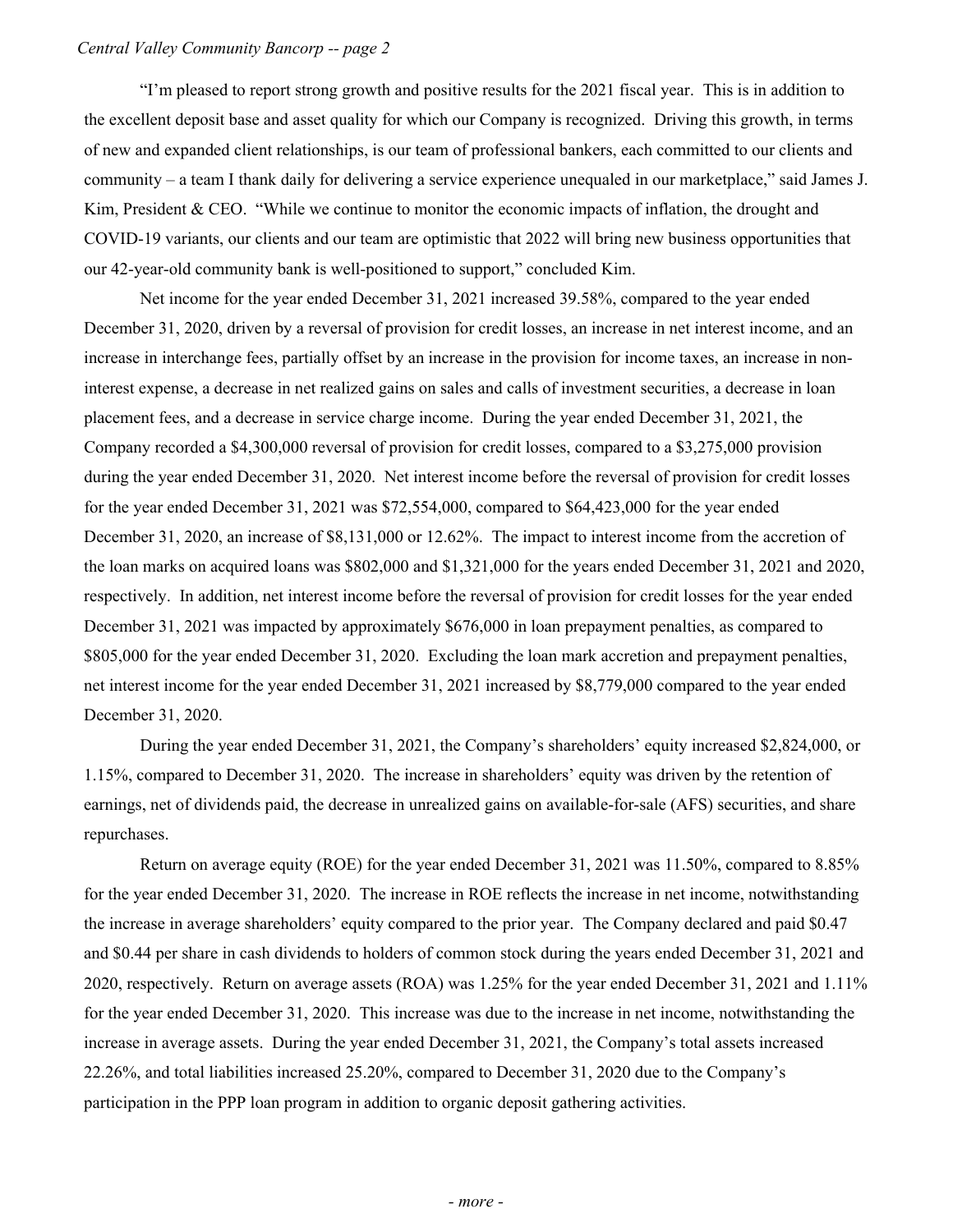Non-performing assets decreased by \$2,332,000, or 71.14%, to \$946,000 at December 31, 2021, compared to \$3,278,000 at December 31, 2020. During the year ended December 31, 2021, the Company recorded \$985,000 in net loan recoveries, compared to \$510,000 for the year ended December 31, 2020. The net charge-off (recovery) ratio, which reflects annualized net charge-offs (recoveries) to average loans, was (0.09)% for the year ended December 31, 2021, compared to (0.05)% for the same period in 2020. Total non-performing assets were 0.04% and 0.16% of total assets as of December 31, 2021 and December 31, 2020, respectively.

 The Company's net interest margin (fully tax equivalent basis) was 3.54% for the year ended December 31, 2021, compared to 3.87% for the year ended December 31, 2020. The decrease in net interest margin in the period-to-period comparison resulted from the decrease in the effective yield on interest earning deposits in other banks and Federal Funds sold and the decrease in the effective yield on average investment securities, offset by the increase in the yield on the Company's loan portfolio.

 For the year ended December 31, 2021, the effective yield on average total earning assets decreased 36 basis points to 3.61% compared to 3.97% for the year ended December 31, 2020, while the cost of average total interest-bearing liabilities decreased to 0.12% for the year ended December 31, 2021 as compared to 0.19% for the year ended December 31, 2020. Over the same periods, the cost of average total deposits decreased to 0.05% for the year ended December 31, 2021 compared to 0.09% for the same period in 2020.

 For the year ended December 31, 2021, the Company's average investment securities, including interest- earning deposits in other banks and Federal funds sold, totaled \$1,021,673,000, an increase of \$398,556,000, or 63.96%, compared to the year ended December 31, 2020. The effective yield on average investment securities, including interest-earning deposits in other banks and Federal funds sold, decreased to 2.08% for the year ended December 31, 2021, compared to 2.32% for the year ended December 31, 2020.

 Total average loans (including nonaccrual), which generally yield higher rates than investment securities, increased \$13,941,000 to \$1,069,653,000 for the year ended December 31, 2021 from \$1,055,712,000 for the year ended December 31, 2020. The effective yield on average loans increased to 5.07% for the year ended December 31, 2021, compared to 4.94% for the year ended December 31, 2020. Total average PPP loans, which have a 1.00% interest rate in addition to loan fees, were \$116,030,000 for the year ended December 31, 2021. Excluding PPP loans from total average loans, the effective yield on average loans for the year ended December 31, 2021 was 4.85%.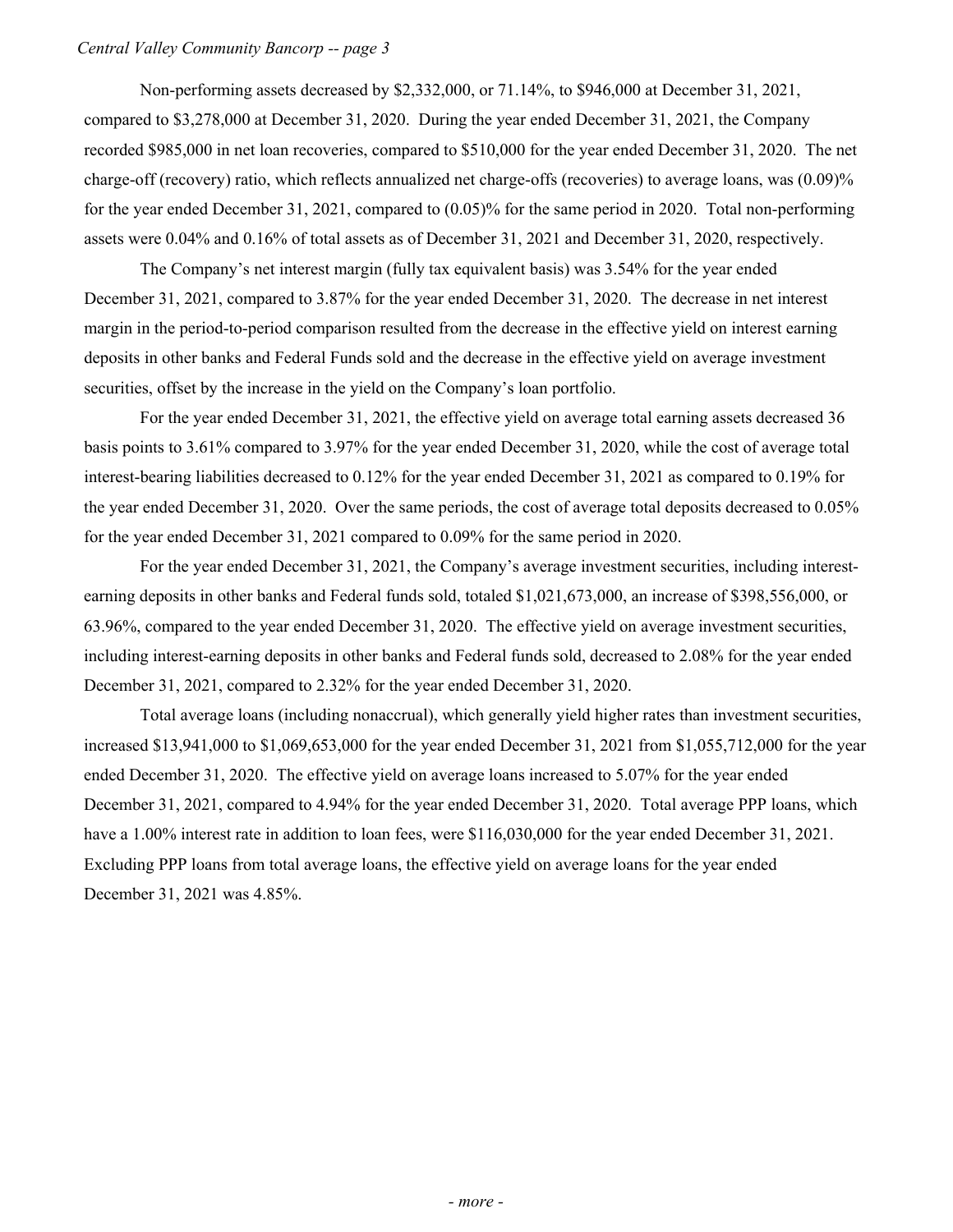The following table shows the Company's outstanding loan portfolio as of December 31, 2021 and December 31, 2020.

| Loan Type (dollars in thousands)              | <b>December</b><br>31, 2021 | % of Total<br>Loans | <b>December</b><br>31, 2020 | % of Total<br>Loans |
|-----------------------------------------------|-----------------------------|---------------------|-----------------------------|---------------------|
| Commercial:                                   |                             |                     |                             |                     |
| Commercial and industrial                     | 136,847<br>S.               | $13.2 \%$           | 273,994<br>$\mathbb{S}$     | 24.9 %              |
| Agricultural production                       | 40,860                      | $3.9\%$             | 21,971                      | $2.0 \%$            |
| Total commercial                              | 177,707                     | 17.1%               | 295,965                     | 26.9 %              |
| <b>Real estate:</b>                           |                             |                     |                             |                     |
| Owner occupied                                | 212,234                     | $20.4\%$            | 208,843                     | 18.9 %              |
| Real estate construction and other land loans | 61,586                      | 5.9 %               | 55,419                      | 5.0 %               |
| Commercial real estate                        | 369,529                     | 35.6 %              | 338,886                     | 30.7 %              |
| Agricultural real estate                      | 98,481                      | $9.5 \%$            | 84,258                      | $7.6\%$             |
| Other real estate                             | 26,084                      | $2.5 \%$            | 28,718                      | $2.6\%$             |
| Total real estate                             | 767,914                     | 73.9 %              | 716,124                     | 64.8 %              |
| <b>Consumer:</b>                              |                             |                     |                             |                     |
| Equity loans and lines of credit              | 55,620                      | 5.4 $%$             | 55,634                      | $5.0 \%$            |
| Consumer and installment                      | 36,999                      | $3.6\%$             | 37,236                      | $3.3\%$             |
| Total consumer                                | 92,619                      | $9.0 \%$            | 92,870                      | 8.3 %               |
| Net deferred origination fees                 | 871                         |                     | (2,612)                     |                     |
| Total gross loans                             | 1,039,111                   | 100.0 $%$           | 1,102,347                   | 100.0 %             |
| Allowance for credit losses                   | (9,600)                     |                     | (12, 915)                   |                     |
| Total loans                                   | \$1,029,511                 |                     | \$1,089,432                 |                     |

Outstanding PPP loans as of December 31, 2021 are as follows:

| <b>PPP Loan Vintages (Dollars in thousands)</b> | Number of<br>Loans | Amount | <b>Net Unearned</b><br>Fees |
|-------------------------------------------------|--------------------|--------|-----------------------------|
| Round 1 - 2020                                  | 7S                 | 534 \$ | 10                          |
| Round 2 - 2021                                  | 63                 | 18.019 | 352                         |
| Total                                           | 70                 | 18,553 | 362                         |

As of December 31, 2021, PPP loans in the following size categories were outstanding:

| <b>PPP Loan Size Categories (Dollars in thousands)</b> | Number of<br>Loans | Amount |
|--------------------------------------------------------|--------------------|--------|
| Up to \$150,000                                        | 37                 | 1,445  |
| \$150,001 to \$500,000                                 | 24                 | 5,928  |
| \$500,001 to \$1,000,000                               |                    | 5,274  |
| \$1,000,001 to \$2,000,000                             |                    | 2,000  |
| Over \$2,000,000                                       |                    | 3,906  |
| Total                                                  | 70                 | 18,553 |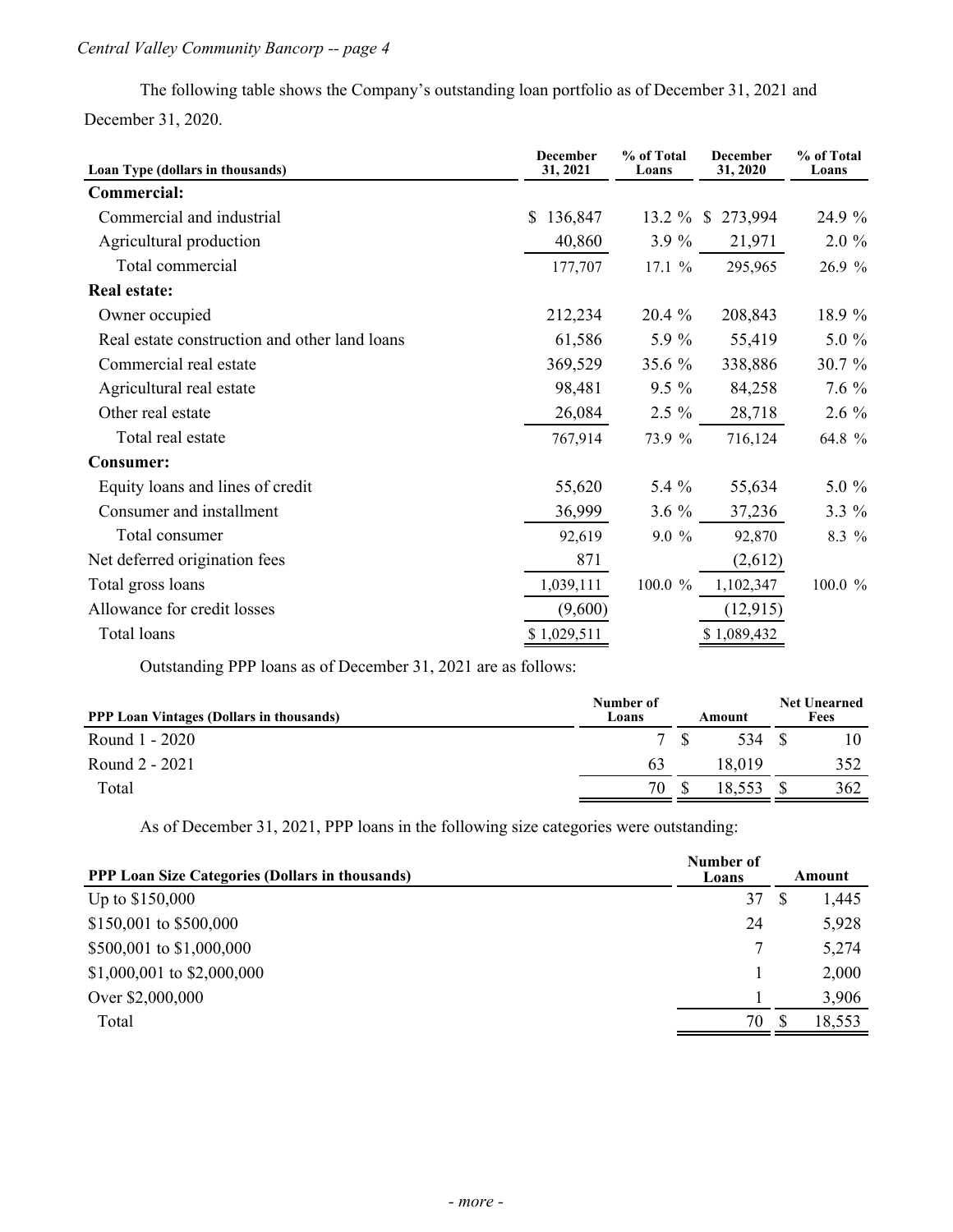| September 30,<br>2021<br>2021 |              |           |  | December 31,<br>2020 |
|-------------------------------|--------------|-----------|--|----------------------|
| 988,855                       |              | 1,034,229 |  | 1,032,417            |
| 40,845                        |              | 26,612    |  | 36,406               |
| 8,540                         |              | 23,065    |  | 36,136               |
|                               |              |           |  |                      |
| 1,038,240                     |              | 1,083,906 |  | 1,104,959            |
|                               | December 31, |           |  |                      |

The following table shows the Company's loan portfolio allocated by management's internal risk ratings:

 Based on the Company's capital levels, conservative underwriting policies, low loan-to-deposit ratio, loan concentration diversification, and suburban geographical marketplace, management expects to be able to manage the economic risks and uncertainties associated with the COVID-19 pandemic and remain adequately capitalized.

 At December 31, 2021, the allowance for credit losses was \$9,600,000, compared to \$12,915,000 at December 31, 2020, a net decrease of \$3,315,000 reflecting the reversal of provision for credit losses and net recoveries during the period. The Company's reversal of provision for credit losses of \$4,300,000 during the year ended December 31, 2021 is primarily due to net loan recoveries and our assessment of the overall adequacy of the allowance for credit losses. The Company is not required to implement the provisions of the CECL accounting standard until January 1, 2023, and is continuing to account for the allowance for credit losses under the incurred loss model. The allowance for credit losses as a percentage of total loans was 0.92% and 1.17% as of December 31, 2021 and December 31, 2020, respectively. Total loans include loans acquired in the acquisitions of Folsom Lake Bank on October 1, 2017, Sierra Vista Bank on October 1, 2016 and Visalia Community Bank on July 1, 2013 that, at their respective acquisition dates, were recorded at fair value and did not have a related allowance for credit losses. The recorded value of acquired loans totaled \$93,201,000 at December 31, 2021 and \$127,186,000 at December 31, 2020. Excluding these acquired loans from the calculation, the allowance for credit losses to total gross loans was 1.01% and 1.32% as of December 31, 2021 and December 31, 2020, respectively, and general reserves associated with non-impaired loans to total non-impaired loans was 0.98% and 1.41%, respectively. As of December 31, 2021, gross loans included \$18,553,000 related to PPP loans, which are fully guaranteed by the SBA. Excluding PPP loans and the acquired loans from the calculation, the allowance for credit losses to total gross loans was 1.04% and 1.65% as of December 31, 2021 and December 31, 2020, respectively. The Company believes the allowance for credit losses is adequate to provide for probable incurred credit losses within the loan portfolio at December 31, 2021.

 Total average assets for the year ended December 31, 2021 was \$2,267,615,000 compared to \$1,832,987,000 for the year ended December 31, 2020, an increase of \$434,628,000 or 23.71%. During the years ended December 31, 2021 and 2020, the loan-to-deposit ratio was 48.95% and 63.99%, respectively. Total average deposits increased \$406,382,000 or 25.91% to \$1,974,576,000 for the year ended December 31, 2021, compared to \$1,568,194,000 for the year ended December 31, 2020. Average interest-bearing deposits increased \$250,538,000, or 30.41%, and average non-interest bearing demand deposits increased \$155,844,000, or 20.94%,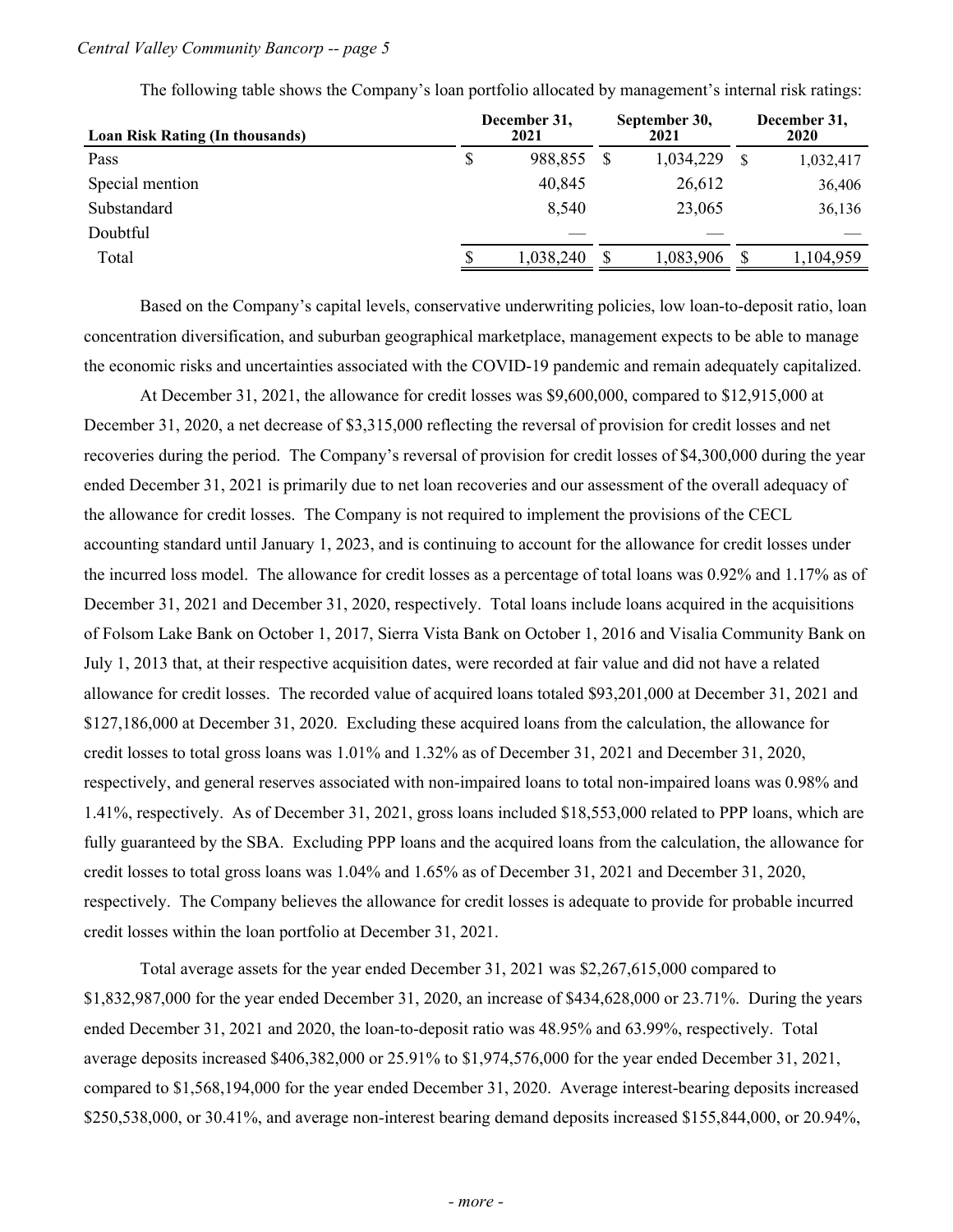for the year ended December 31, 2021, compared to the year ended December 31, 2020. The Company's ratio of average non-interest bearing deposits to total deposits was 45.58% for the year ended December 31, 2021, compared to 47.46% for the year ended December 31, 2020.

 The composition of the deposits at December 31, 2021 and December 31, 2020 is summarized in the table below.

| (Dollars in thousands) | <b>December</b><br>31, 2021 | $%$ of<br>Total<br><b>Deposits</b> | <b>December</b><br>31, 2020 | $%$ of<br>Total<br><b>Deposits</b> |
|------------------------|-----------------------------|------------------------------------|-----------------------------|------------------------------------|
| NOW accounts           | \$360,462                   | 17.0 $%$                           | \$<br>310,697               | 18.0 %                             |
| MMA accounts           | 511,448                     | 24.1 %                             | 341,088                     | 19.8 %                             |
| Time deposits          | 90,030                      | 4.2 $\%$                           | 89,846                      | 5.2 $\%$                           |
| Savings deposits       | 197,273                     | $9.3\%$                            | 156,190                     | $9.1\%$                            |
| Total interest-bearing | 1,159,213                   | 54.6 %                             | 897,821                     | 52.1 %                             |
| Non-interest bearing   | 963,584                     | 45.4%                              | 824,889                     | 47.9 %                             |
| Total deposits         | \$2,122,797                 | $100.0 \%$                         | \$1,722,710                 | 100.0 %                            |

 Non-interest income for the year ended December 31, 2021 decreased by \$4,792,000 to \$9,005,000, compared to \$13,797,000 for the year ended December 31, 2020, primarily driven by a decrease of \$3,751,000 in net realized gains on sales and calls of investment securities, a decrease of \$1,118,000 in other income, a decrease in service charge income of \$170,000, and a decrease in loan placement fees of \$317,000, partially offset by an increase in interchange fees of \$437,000 and an increase in appreciation in cash surrender value of bank-owned life insurance of \$129,000. Other income for the year ended December 31, 2020 included a \$1,167,000 gain related to the collection of tax-exempt life insurance proceeds.

 Non-interest expense for the year ended December 31, 2021 increased \$158,000, or 0.33%, to \$47,842,000 compared to \$47,684,000 for the year ended December 31, 2020. The net increase year over year resulted from increases in data processing of \$348,000, information technology of \$477,000, regulatory assessments of \$341,000, occupancy and equipment expenses of \$256,000, personnel of \$213,000, salaries and employee benefits of \$117,000, loan related expenses of \$75,000, donations of \$45,000, education and training of \$42,000 general insurance of \$31,000, telephone of \$31,000, alarm of \$16,000, and postage of \$11,000, partially offset by decreases in professional services of \$733,000, Internet banking expenses of \$330,000, directors' expenses of \$193,000, advertising expenses of \$136,000, stationary and supplies of \$78,000, risk management expenses of \$55,000, amortization of software of \$41,000, amortization of core deposit intangible of \$34,000, armored courier of \$25,000, travel and mileage of \$24,000, and operating losses of \$5,000 in 2021 compared to 2020. The increase in total salaries and employee benefits was the result of a decrease of \$1,296,000 in officers' expenses related to the change in the discount rate used to calculate the liability for salary continuation, deferred compensation, and split dollar plans; offset by an increase of approximately \$535,000 in salaries and benefits, and a decrease in loan origination costs of \$878,000. A portion of the salaries and benefits increase was related to \$275,000 paid and/or accrued for severance pay and related benefits. For the year ended December 31, 2021,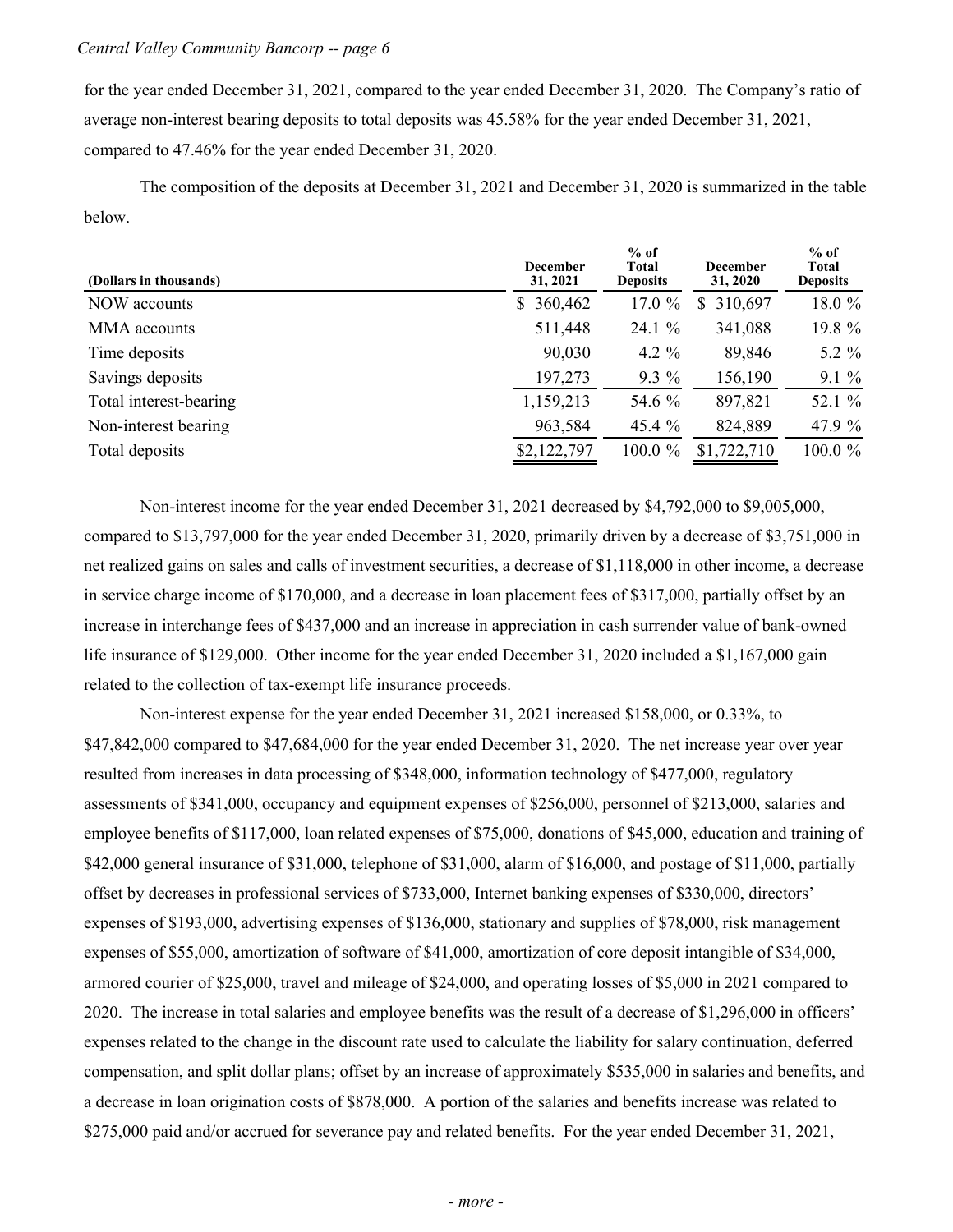personnel expense included approximately \$204,000 for an executive search firm to find a replacement for our retiring chief executive officer.

 The Company recorded an income tax provision of \$9,616,000 for the year ended December 31, 2021, compared to \$6,914,000 for the year ended December 31, 2020. The effective tax rate for the year ended December 31, 2021 was 25.29% compared to 25.36% for the year ended December 31, 2020. The effective tax rate was affected by the increase in tax-exempt interest, as well as the reversal of provision for credit losses. Quarter Ended December 31, 2021

 For the quarter ended December 31, 2021, the Company reported unaudited consolidated net income of \$6,838,000 and earnings per diluted common share of \$0.57, compared to consolidated net income of \$7,079,000 and \$0.57 per diluted share for the same period in 2020. The decrease in net income during the fourth quarter of 2021 compared to the same period in 2020 was primarily due to a decrease in the reversal of provision for credit losses of \$1,200,000, an increase in total non-interest expenses of \$383,000, an increase in the provision for income taxes of \$232,000, and a decrease in non-interest income of \$357,000, partially offset by an increase in net interest income of \$1,931,000. The effective tax rate increased to 25.89% from 23.35% for the quarters ended December 31, 2021 and December 31, 2020, respectively. Net income for the immediately trailing quarter ended September 30, 2021 was \$6,521,000, or \$0.54 per diluted common share.

 Annualized return on average equity (ROE) for the fourth quarter of 2021 was 11.21%, compared to 11.95% for the same period of 2020. The decrease in ROE reflects a decrease in net income, as well as the increase in average shareholders' equity compared to the prior year. The increase in shareholders' equity was driven by the retention of earnings, offset by a decrease in net unrealized gains on available-for-sale (AFS) securities recorded, dividends paid, and stock repurchases. Annualized return on average assets (ROA) was 1.13% for the fourth quarter of 2021 compared to 1.42% for the same period in 2020. This decrease was due to a decrease in net income and the increase in average assets.

 In comparing the fourth quarter of 2021 to the fourth quarter of 2020, total average loans decreased by \$48,778,000, or 4.45% due to a decrease of \$165,806,000 in PPP loans, offset by an increase of \$117,028,000 in non-PPP loans. During the fourth quarter of 2021, the Company recorded net loan recoveries of \$39,000 compared to \$42,000 net loan charge-offs for the same period in 2020. The net charge-off (recovery) ratio, which reflects annualized net charge-offs (recoveries) to average loans, was (0.01)% for the quarter ended December 31, 2021 compared to 0.02% for the quarter ended December 31, 2020. During the quarter ended December 31, 2021, the Company recorded a reversal of the provision for credit losses of \$500,000, compared to a reversal of the provision of \$1,700,000 for the quarter ended December 31, 2020.

 Average total deposits for the fourth quarter of 2021 increased \$386,414,000 or 22.51% to \$2,103,358,000 compared to \$1,716,944,000 for the same period of 2020.

 The Company's net interest margin (fully tax equivalent basis) was 3.39% for the quarter ended December 31, 2021, compared to 3.72% for the quarter ended December 31, 2020. Net interest income, before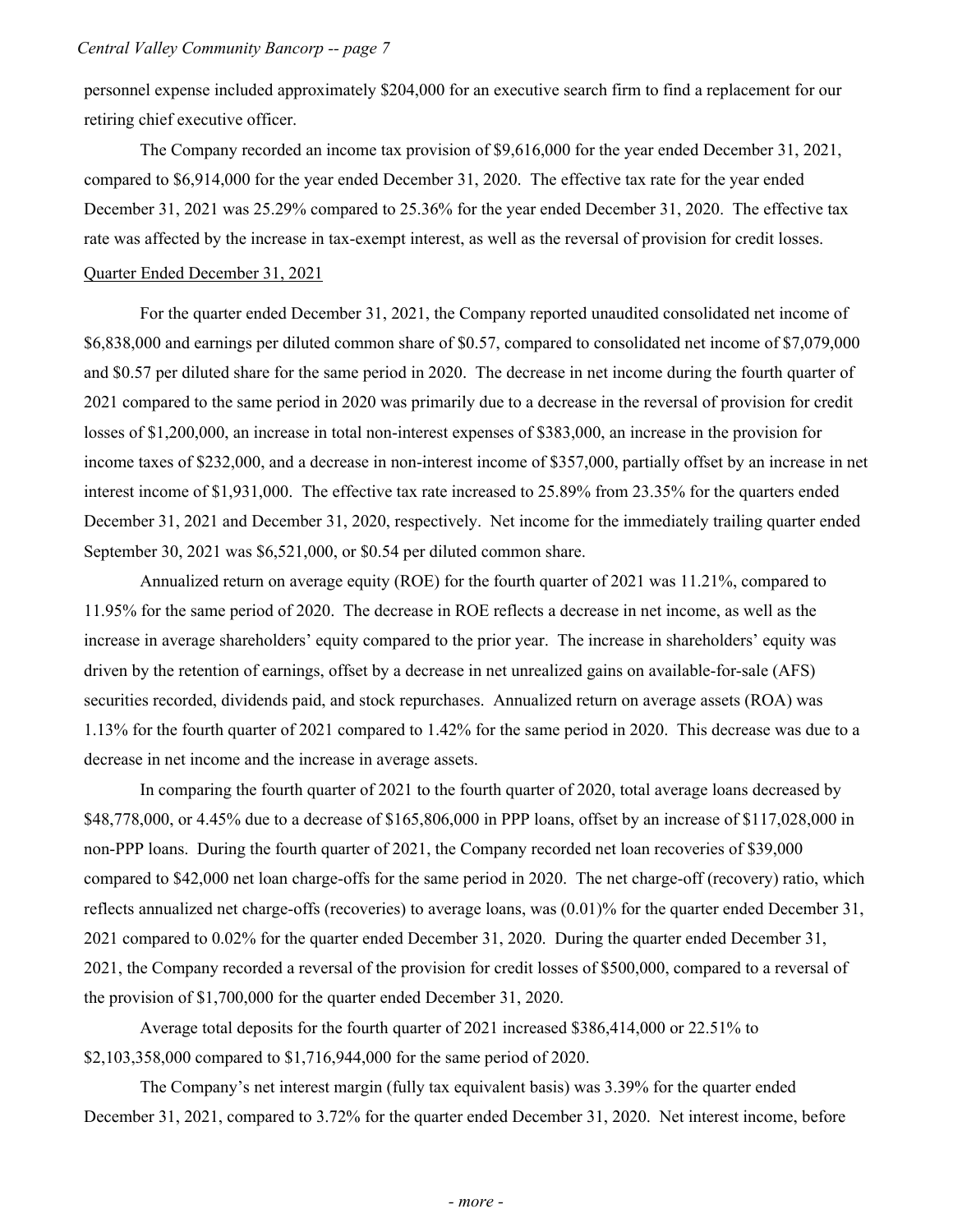provision for credit losses, increased \$1,931,000, or 11.51%, to \$18,708,000 for the fourth quarter of 2021, compared to \$16,777,000 for the same period in 2020. The accretion of the loan marks on acquired loans respectively. Net interest income during the fourth quarters of 2021 and 2020 benefited by approximately \$238,000 and \$300,000, respectively, from prepayment penalties and payoff of loans. The net interest margin period-to-period comparisons were impacted by the increase in the yield on total interest-bearing liabilities, as well as the decrease in the yield on the average investment securities, offset by the increase in the yield on the loan portfolio. Over the same periods, the cost of total deposits decreased to 0.05% from 0.07%. increased interest income by \$223,000 and \$282,000 during the quarters ended December 31, 2021 and 2020,

 For the quarter ended December 31, 2021, the Company's average investment securities, including interest-earning deposits in other banks and Federal funds sold, increased by \$456,518,000, or 62.53%, compared to the quarter ended December 31, 2020, and increased by \$127,439,000, or 12.03%, compared to the quarter ended September 30, 2021.

 The effective yield on average investment securities, including interest earning deposits in other banks and Federal funds sold, was 2.02% for the quarter ended December 31, 2021, compared to 2.18% for the quarter ended December 31, 2020 and 2.14% for the quarter ended September 30, 2021. Total average loans, which generally yield higher rates than investment securities, decreased by \$48,778,000 to \$1,047,741,000 for the quarter ended December 31, 2021, from \$1,096,519,000 for the quarter ended December 31, 2020 and decreased by \$22,214,000 from \$1,069,955,000 for the quarter ended September 30, 2021. For the quarter ended December 31, 2021, average PPP loans decreased \$165,806,000 while average non-PPP loans increased \$117,028,000 compared to the quarter ended December 31, 2020. The effective yield on average loans was 5.14% for the quarter ended December 31, 2021, compared to 4.87% and 4.91% for the quarters ended December 31, 2020 and September 30, 2021, respectively. Excluding PPP loans from the calculation, the effective yield on average loans was 4.73% for the quarter ended December 31, 2021, compared to 5.24% and 4.73% for the quarters ended December 31, 2020 and September 30, 2021, respectively.

 Total average assets for the quarter ended December 31, 2021 were \$2,416,590,000 compared to \$1,988,663,000 for the quarter ended December 31, 2020 and \$2,318,172,000 for the quarter ended September 30, 2021, an increase of \$427,927,000 or 21.52% and an increase of \$98,418,000 or 4.25%, respectively.

 Total average deposits increased \$386,414,000, or 22.51%, to \$2,103,358,000 for the quarter ended December 31, 2021, compared to \$1,716,944,000 for the quarter ended December 31, 2020. Total average deposits increased \$81,859,000, or 4.05%, for the quarter ended December 31, 2021, compared to \$2,021,499,000 for the quarter ended September 30, 2021. The Company's ratio of average non-interest bearing deposits to total deposits was 44.92% for the quarter ended December 31, 2021, compared to 48.04% and 45.30% for the quarters ended December 31, 2020 and September 30, 2021, respectively.

 Non-interest income decreased \$357,000, or 11.38%, to \$2,781,000 for the fourth quarter of 2021 compared to \$3,138,000 for the same period in 2020. During the fourth quarter of 2021 other income decreased \$561,000 and loan placement fees decreased \$406,000, partially offset by an increase in net realized gains on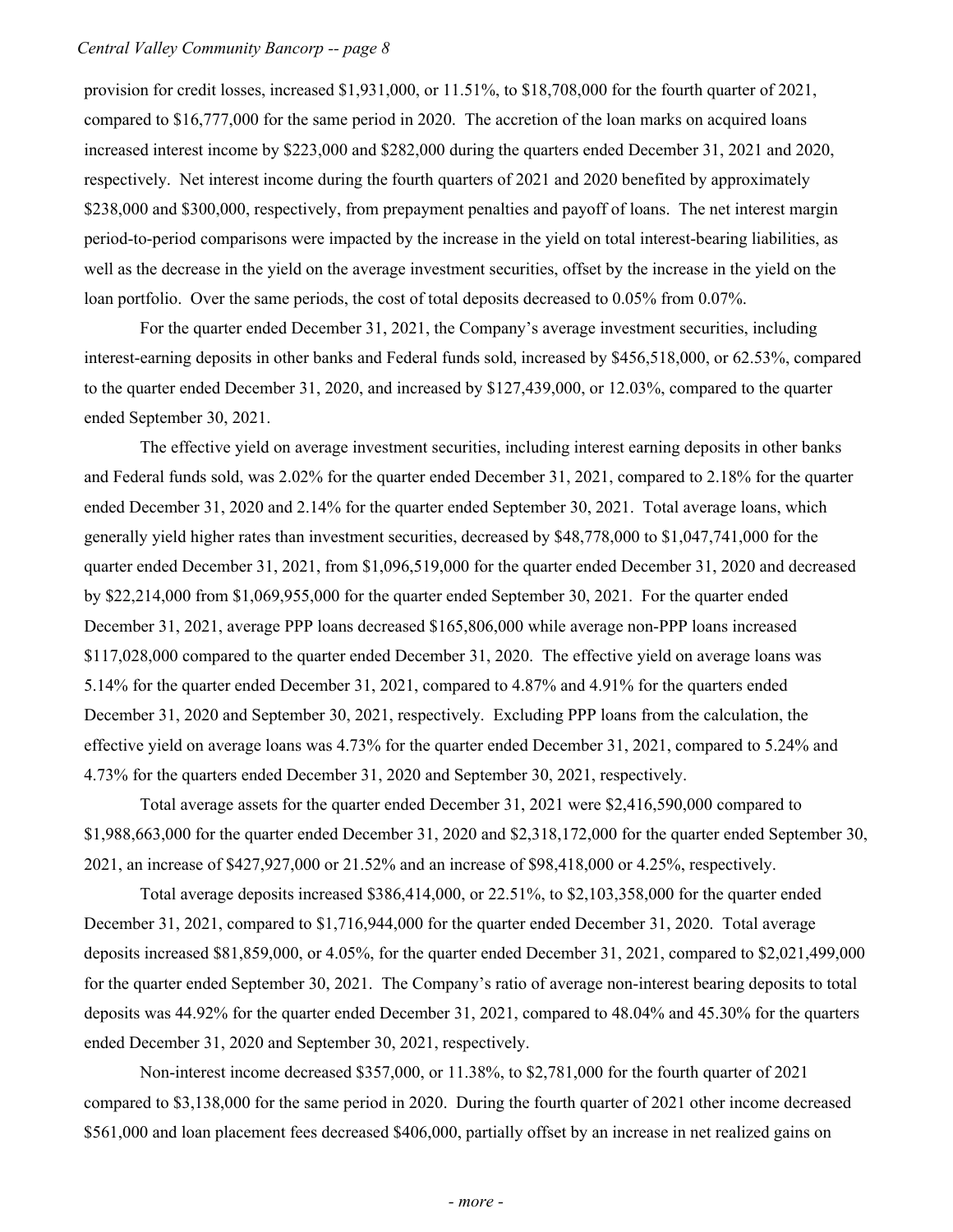sales and calls of investment securities of \$408,000, an increase in interchange fees of \$119,000, an increase in appreciation in cash surrender value of bank-owned life insurance of \$69,000, and an increase in Federal Home Loan Bank dividends of \$14,000, compared to the same period in 2020. For the quarter ended December 31, 2020, non-interest income included a \$704,000 gain related to the collection of tax-exempt life insurance proceeds. Non-interest income for the quarter ended December 31, 2021 increased by \$633,000 to \$2,781,000, compared to \$2,148,000 for the quarter ended September 30, 2021. The increase compared to the trailing quarter was primarily a result of a \$346,000 increase in net realized gains on sales and calls of investment securities, a \$390,000 increase in other income, and a \$28,000 increase in service charges, offset by a \$127,000 decrease in loan placement fees.

 Non-interest expense for the quarter ended December 31, 2021 increased \$383,000, or 3.09%, to \$12,762,000 compared to \$12,379,000 for the quarter ended December 31, 2020. The net increase quarter over quarter was a result of an increase of \$220,000 in information technology expenses, an increase of \$197,000 in occupancy and equipment expenses, an increase of \$162,000 in salaries and employee benefits, an increase of \$129,000 in regulatory assessments, an increase of \$82,000 in personnel expenses, an increase of \$81,000 in loan related expenses, an increase of \$34,000 in education and training, an increase of \$21,000 in appraisal fees, an increase of \$17,000 in travel and mileage, an increase of \$16,000 in telephone expenses, an increase of \$14,000 in operating losses, an increase of \$10,000 in general insurance, and an increase \$9,000 in ATM/Debit card expenses, partially offset by a decrease of \$376,000 in professional services, a decrease of \$47,000 in Internet banking expenses, a decrease of \$34,000 in amortization of core deposit intangibles, a decrease of \$31,000 in directors' expenses, a decrease of \$27,000 in check printing, a decrease of \$16,000 in stationery and supplies, a decrease of \$15,000 in advertising expenses, a decrease of \$12,000 in alarm monitoring expenses, a decrease of \$11,000 in armored courier fees, and a decrease of \$9,000 in data processing expense.

 Non-interest expense for the quarter ended December 31, 2021 increased by \$700,000 or 5.80% to \$12,762,000 compared to \$12,062,000 for the trailing quarter ended September 30, 2021. The increase compared to the trailing quarter was primarily due to an increase in salaries and employee benefits of \$621,000, an increase in other non-interest expenses of \$259,000, an increase in personnel expenses of \$111,000, an increase in Internet banking expenses of \$4,000, and an increase in ATM/debit card expense of \$4,000, partially offset by a decrease in professional services of \$180,000, and a decrease in data processing of \$46,000.

 The Company recorded an income tax provision of \$2,389,000 for the quarter ended December 31, 2021, compared to \$2,157,000 for the quarter ended December 31, 2020, and \$2,275,000 for the trailing quarter ended September 30, 2021. The effective tax rate for the quarter ended December 31, 2021 was 25.89% compared to 23.35% for the same period in 2020. The effective tax rate was affected an increase in tax-exempt interest.

## Capital Management

 On November 12, 2021, the Company completed a private placement of \$35.0 million aggregate principal amount of its fixed-to-floating rate subordinated notes ("Subordinated Debt") due December 1, 2031. The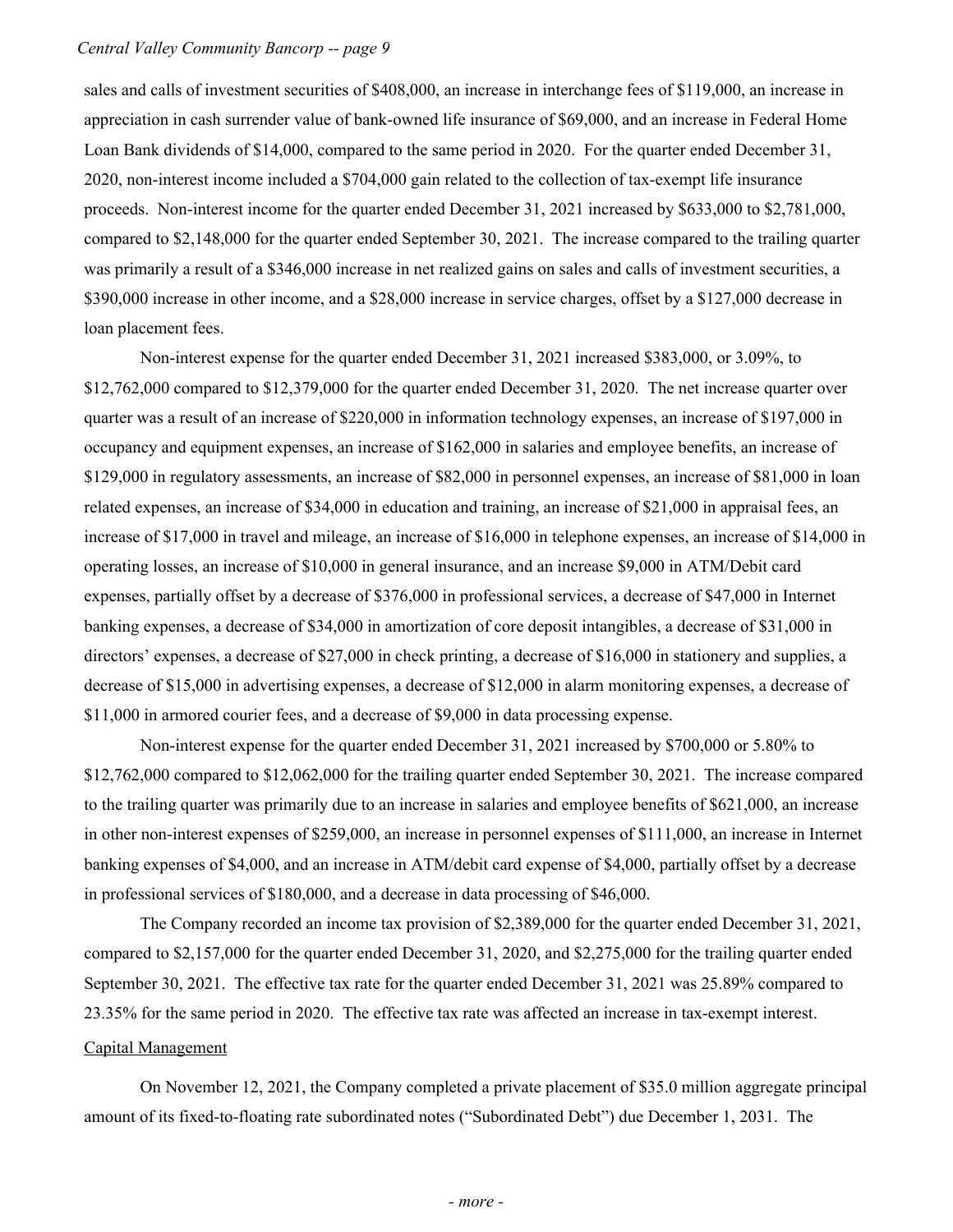Subordinated Debt initially bears a fixed interest rate of 3.125% per year. Commencing on December 1, 2026, the interest rate on the Subordinated Debt will reset each quarter at a floating interest rate equal to the then-current three month term SOFR plus 210 basis points. The Company may at its option redeem in whole or in part the Subordinated Debt on or after November 12, 2026 without a premium. The Subordinated Debt is treated as Tier 2 Capital for regulatory purposes.

 On January 26, 2022, the Board of Directors of the Company declared a regular quarterly cash dividend of \$0.12 per share on the Company's common stock. The dividend is payable on February 25, 2022 to shareholders of record as of February 11, 2022. The Company continues to be well capitalized and expects to maintain adequate capital levels.

 Central Valley Community Bancorp trades on the NASDAQ stock exchange under the symbol CVCY. Central Valley Community Bank (CVCB), headquartered in Fresno, California, was founded in 1979 and is the sole subsidiary of Central Valley Community Bancorp. CVCB operates full-service Banking Centers throughout California's San Joaquin Valley and Greater Sacramento region. Additionally, CVCB maintains Commercial Real Estate, Agribusiness and SBA Lending Departments.

 Members of Central Valley Community Bancorp's and CVCB's Board of Directors are: Daniel J. Doyle (Chairman), Daniel N. Cunningham (Vice Chairman), F. T. "Tommy" Elliott, IV, Robert J. Flautt, Gary D. Gall, James J. Kim, Andriana D. Majarian, Steven D. McDonald, Louis C. McMurray, Karen A. Musson, Dorothea D. Silva and William S. Smittcamp. Sidney B. Cox is Director Emeritus.

 More information about Central Valley Community Bancorp and Central Valley Community Bank can be found at <www.cvcb.com>. Also, visit Central Valley Community Bank on Twitter, Facebook and LinkedIn.

#### ###

 **Forward-looking Statements**- Certain matters discussed in this press release constitute forward-looking statements within the meaning of the Private Securities Litigation Reform Act of 1995. These statements are forward-looking in nature and involve a number of risks and uncertainties. Such risks and uncertainties include, but are not limited to (1) significant increases in competitive pressure in the banking industry; (2) the impact of changes in interest rates; (3) a decline in economic conditions in the Central Valley and the Greater Sacramento Region; (4) the Company's ability to continue its internal growth at historical rates; (5) the Company's ability to maintain its net interest margin; (6) the decline in quality of the Company's earning assets; (7) a decline in credit quality; (8) changes in the regulatory environment; (9) fluctuations in the real estate market; (10) changes in business conditions and inflation; (11) changes in securities markets (12) risks associated with acquisitions, relating to difficulty in integrating combined operations and related negative impact on earnings, and incurrence of substantial expenses; (13) political developments, uncertainties or instability, catastrophic events, acts of war or terrorism, or natural disasters, such as earthquakes, drought, pandemic diseases or extreme weather events, any of which may affect services we use or affect our customers, employees or third parties with which we conduct business; (14) the uncertainties related to the Covid-19 pandemic including, but not limited to, the potential adverse effect of the pandemic on the economy, our employees and customers, and our financial performance; (15) the impact of the federal CARES Act and the significant additional lending activities undertaken by the Company in connection with the Small Business Administration's Paycheck Protection Program enacted thereunder, including risks to the Company with respect to the uncertain application by the Small Business Administration of new borrower and loan eligibility, forgiveness and audit criteria; and (16) the other risks set forth in the Company's reports filed with the Securities and Exchange Commission, including its Annual Report on Form 10-K for the year ended December 31, 2020. Therefore, the information set forth in such forward-looking statements should be carefully considered when evaluating the business prospects of the Company.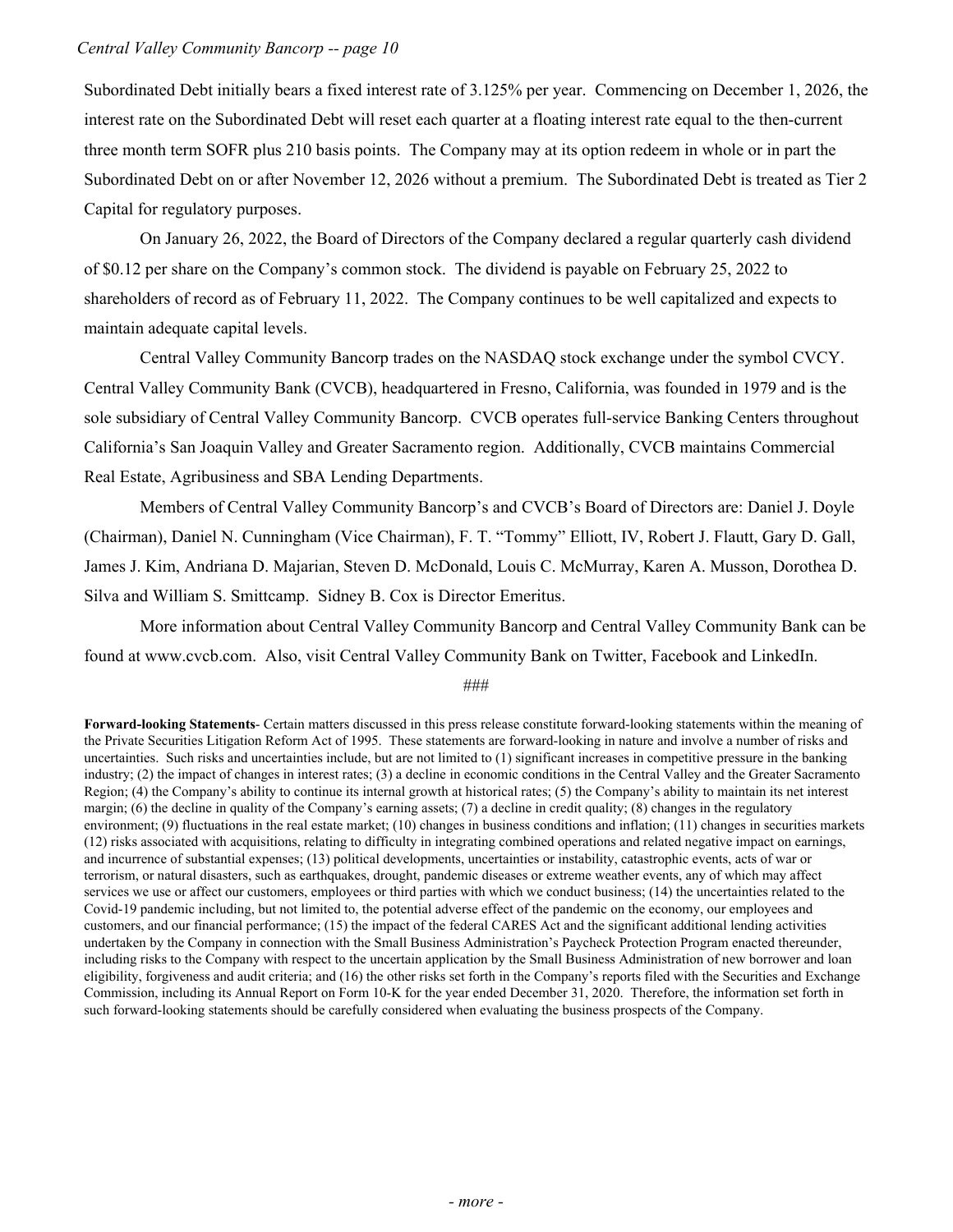#### **CENTRAL VALLEY COMMUNITY BANCORP CONSOLIDATED BALANCE SHEETS (Unaudited)**

|                                                                                                                                                                                                               | December 31,            | September 30,           | December 31,    |
|---------------------------------------------------------------------------------------------------------------------------------------------------------------------------------------------------------------|-------------------------|-------------------------|-----------------|
| (In thousands, except share amounts)                                                                                                                                                                          | 2021                    | 2021                    | 2020            |
| <b>ASSETS</b>                                                                                                                                                                                                 |                         |                         |                 |
| Cash and due from banks                                                                                                                                                                                       | <sup>\$</sup><br>29,412 | <sup>\$</sup><br>32,634 | S<br>34,175     |
| Interest-earning deposits in other banks                                                                                                                                                                      | 134,055                 | 35,059                  | 36,103          |
| Total cash and cash equivalents                                                                                                                                                                               | 163,467                 | 67,693                  | 70,278          |
| Available-for-sale investment securities                                                                                                                                                                      | 1,109,208               | 1,060,362               | 710,092         |
| Equity securities                                                                                                                                                                                             | 7,416                   | 7.486                   | 7,634           |
| Loans, less allowance for credit losses of \$9,600, \$10,061, and \$12,915 at December<br>31, 2021, September 30, 2021, and December 31, 2020, respectively                                                   | 1,029,511               | 1,073,436               | 1,089,432       |
| Bank premises and equipment, net                                                                                                                                                                              | 8,380                   | 8,429                   | 8,228           |
| Bank owned life insurance                                                                                                                                                                                     | 39,553                  | 39,309                  | 28,713          |
| Federal Home Loan Bank stock                                                                                                                                                                                  | 5,595                   | 5,595                   | 5,595           |
| Goodwill                                                                                                                                                                                                      | 53,777                  | 53,777                  | 53,777          |
| Core deposit intangibles                                                                                                                                                                                      | 522                     | 662                     | 1,183           |
| Accrued interest receivable and other assets                                                                                                                                                                  | 32,710                  | 31,628                  | 29,164          |
| Total assets                                                                                                                                                                                                  | 2,450,139               | 2,348,377               | 2,004,096<br>S  |
| <b>LIABILITIES AND SHAREHOLDERS' EQUITY</b>                                                                                                                                                                   |                         |                         |                 |
| Deposits:                                                                                                                                                                                                     |                         |                         |                 |
| Non-interest bearing                                                                                                                                                                                          | S<br>963,584            | \$<br>934,249           | S<br>824,889    |
| Interest bearing                                                                                                                                                                                              | 1,159,213               | 1,123,843               | 897,821         |
| Total deposits                                                                                                                                                                                                | 2,122,797               | 2,058,092               | 1,722,710       |
| Subordinated debentures                                                                                                                                                                                       | 39,454                  | 5,155                   | 5,155           |
| Accrued interest payable and other liabilities                                                                                                                                                                | 40,043                  | 38,582                  | 31,210          |
| Total liabilities                                                                                                                                                                                             | 2,202,294               | 2,101,829               | 1,759,075       |
| Shareholders' equity:                                                                                                                                                                                         |                         |                         |                 |
| Preferred stock, no par value; 10,000,000 shares authorized, none issued and<br>outstanding                                                                                                                   |                         |                         |                 |
| Common stock, no par value; 80,000,000 shares authorized; issued and outstanding:<br>11,916,651, 11,987,904, and 12,509,848, at December 31, 2021, September 30,<br>2021, and December 31, 2020, respectively | 66,820                  | 68,265                  | 79,416          |
| Retained earnings                                                                                                                                                                                             | 173,393                 | 167,993                 | 150,749         |
| Accumulated other comprehensive income, net of tax                                                                                                                                                            | 7,632                   | 10,290                  | 14,856          |
| Total shareholders' equity                                                                                                                                                                                    | 247,845                 | 246,548                 | 245,021         |
| Total liabilities and shareholders' equity                                                                                                                                                                    | 2,450,139               | \$<br>2,348,377         | \$<br>2,004,096 |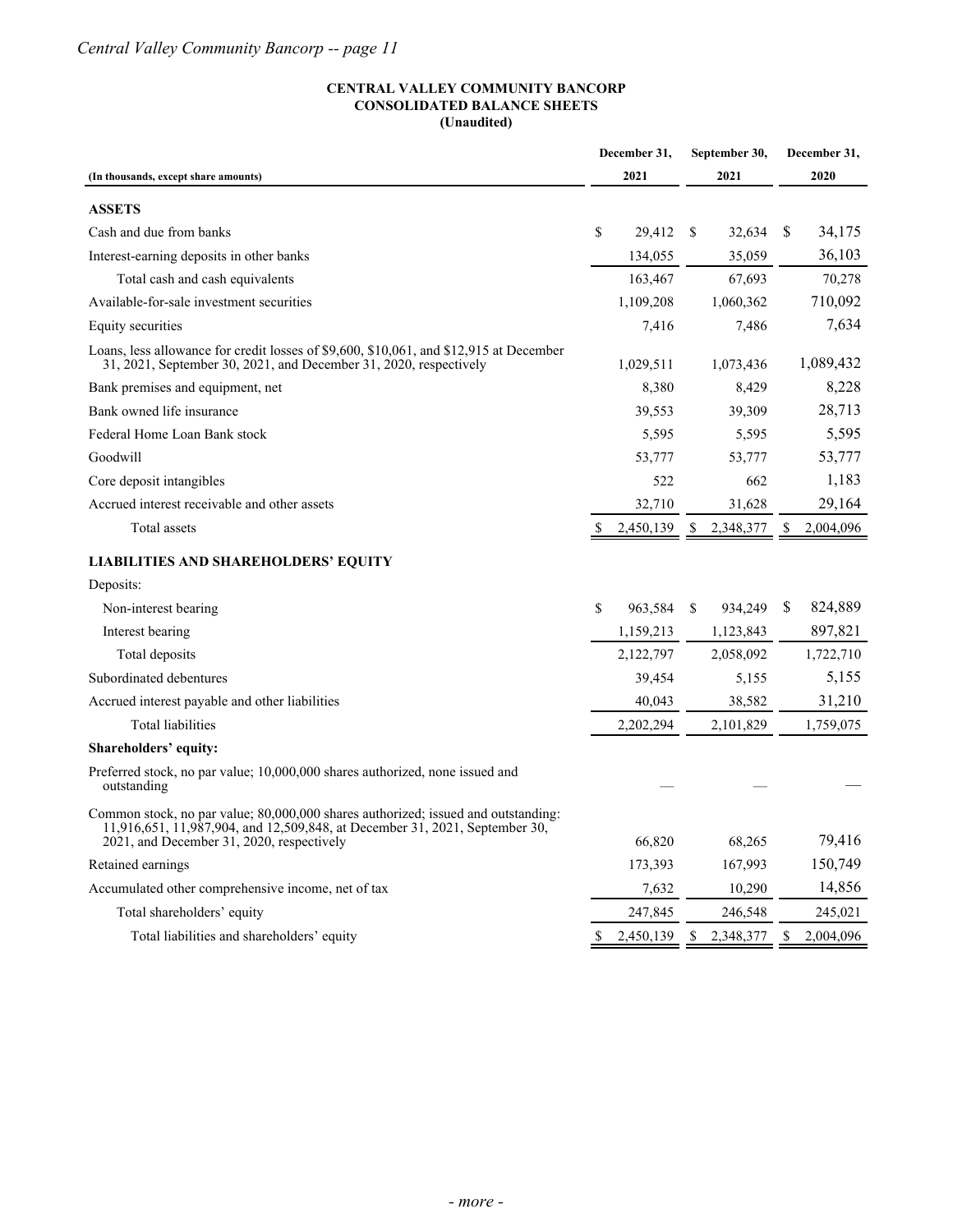#### **CENTRAL VALLEY COMMUNITY BANCORP CONSOLIDATED INCOME STATEMENTS (Unaudited)**

|                                                                                      | For the Three Months Ended,                                           |            |                           |                 |               | <b>For the Years Ended</b> |               |            |                    |            |  |  |
|--------------------------------------------------------------------------------------|-----------------------------------------------------------------------|------------|---------------------------|-----------------|---------------|----------------------------|---------------|------------|--------------------|------------|--|--|
|                                                                                      | December 31,<br>September 30,                                         |            | December 31,              |                 | December 31,  |                            |               |            |                    |            |  |  |
| (In thousands, except share and per-share amounts)                                   |                                                                       | 2021       |                           | 2021            |               | 2020                       |               | 2021       |                    | 2020       |  |  |
| <b>INTEREST INCOME:</b>                                                              |                                                                       |            |                           |                 |               |                            |               |            |                    |            |  |  |
| Interest and fees on loans                                                           | \$                                                                    | 13,548     | \$                        | 13,208          | \$            | 13,378                     | <sup>\$</sup> | 54,077     | <sup>\$</sup>      | 52,066     |  |  |
| Interest on deposits in other banks                                                  |                                                                       | 40         |                           | 28              |               | 24                         |               | 129        |                    | 246        |  |  |
| Interest and dividends on investment securities:                                     |                                                                       |            |                           |                 |               |                            |               |            |                    |            |  |  |
| Taxable                                                                              |                                                                       | 4,106      |                           | 3,844           |               | 2,744                      |               | 14,044     |                    | 11,740     |  |  |
| Exempt from Federal income taxes                                                     |                                                                       | 1,463      |                           | 1,417           |               | 951                        |               | 5,606      |                    | 1,966      |  |  |
| Total interest income                                                                |                                                                       | 19,157     |                           | 18,497          |               | 17,097                     |               | 73,856     |                    | 66,018     |  |  |
| <b>INTEREST EXPENSE:</b>                                                             |                                                                       |            |                           |                 |               |                            |               |            |                    |            |  |  |
| Interest on deposits                                                                 |                                                                       | 253        |                           | 263             |               | 296                        |               | 1,036      |                    | 1,465      |  |  |
| Interest on subordinated debentures                                                  |                                                                       | 196        |                           | 24              |               | 24                         |               | 266        |                    | 130        |  |  |
| Total interest expense                                                               |                                                                       | 449        |                           | 287             |               | 320                        |               | 1,302      |                    | 1,595      |  |  |
| Net interest income before provision for credit losses                               |                                                                       | 18,708     |                           | 18,210          |               | 16,777                     |               | 72,554     |                    | 64,423     |  |  |
| (REVERSAL OF) PROVISION FOR CREDIT LOSSES                                            |                                                                       | (500)      |                           | (500)           |               | (1,700)                    |               | (4,300)    |                    | 3,275      |  |  |
| Net interest income after provision for credit losses<br><b>NON-INTEREST INCOME:</b> |                                                                       | 19,208     |                           | 18,710          |               | 18,477                     |               | 76,854     |                    | 61,148     |  |  |
| Service charges                                                                      |                                                                       | 515        |                           | 487             |               | 515                        |               | 1,901      |                    | 2,071      |  |  |
| Appreciation in cash surrender value of bank owned life                              |                                                                       |            |                           |                 |               |                            |               |            |                    |            |  |  |
| insurance                                                                            |                                                                       | 244        |                           | 247             |               | 175                        |               | 840        |                    | 711        |  |  |
| Interchange fees                                                                     |                                                                       | 471        |                           | 472             |               | 352                        |               | 1,784      |                    | 1,347      |  |  |
| Loan placement fees                                                                  |                                                                       | 340        |                           | 467             |               | 746                        |               | 1,974      |                    | 2,291      |  |  |
| Net realized gains on sales and calls of investment securities                       |                                                                       | 463        |                           | 117             |               | 55                         |               | 501        |                    | 4,252      |  |  |
| Federal Home Loan Bank dividends                                                     |                                                                       | 84         |                           | 84              |               | 70                         |               | 321        |                    | 323        |  |  |
| Other income                                                                         |                                                                       | 664        |                           | 274             |               | 1,225                      |               | 1,684      |                    | 2,802      |  |  |
| Total non-interest income                                                            |                                                                       | 2,781      |                           | 2,148           |               | 3,138                      |               | 9,005      |                    | 13,797     |  |  |
| NON-INTEREST EXPENSES:                                                               |                                                                       |            |                           |                 |               |                            |               |            |                    |            |  |  |
| Salaries and employee benefits                                                       |                                                                       | 7,712      |                           | 7,091           |               | 7,550                      |               | 28,720     |                    | 28,603     |  |  |
| Occupancy and equipment                                                              |                                                                       | 1,344      |                           | 1,224           |               | 1,147                      |               | 4,882      |                    | 4,626      |  |  |
| Professional services                                                                |                                                                       | 327        |                           | 507             |               | 703                        |               | 1,665      |                    | 2,398      |  |  |
| Data processing expense                                                              |                                                                       | 553        |                           | 599             |               | 562                        |               | 2,394      |                    | 2,046      |  |  |
| Directors' expenses                                                                  |                                                                       | 116        |                           | 152             |               | 147                        |               | 422        |                    | 615        |  |  |
| ATM/Debit card expenses                                                              |                                                                       | 203        |                           | 199             |               | 194                        |               | 818        |                    | 819        |  |  |
| Information technology                                                               |                                                                       | 807        |                           | 891             |               | 587                        |               | 2,868      |                    | 2,391      |  |  |
|                                                                                      |                                                                       |            |                           |                 |               |                            |               |            |                    |            |  |  |
| Regulatory assessments                                                               |                                                                       | 279        |                           | 219             |               | 150                        |               | 831        |                    | 490        |  |  |
| Advertising                                                                          |                                                                       | 141        |                           | 129             |               | 156                        |               | 527        |                    | 663        |  |  |
| Internet banking expenses                                                            |                                                                       | 58         |                           | 54              |               | 105                        |               | 320        |                    | 650        |  |  |
| Amortization of core deposit intangibles                                             |                                                                       | 140        |                           | 174             |               | 174                        |               | 661        |                    | 695        |  |  |
| Other expense                                                                        |                                                                       | 1,082      |                           | 823             |               | 904                        |               | 3,734      |                    | 3,688      |  |  |
| Total non-interest expenses                                                          |                                                                       | 12,762     |                           | 12,062          |               | 12,379                     |               | 47,842     |                    | 47,684     |  |  |
| Income before provision for income taxes                                             |                                                                       | 9,227      |                           | 8,796           |               | 9,236                      |               | 38,017     |                    | 27,261     |  |  |
| PROVISION FOR INCOME TAXES                                                           |                                                                       | 2,389      |                           | 2,275           |               | 2,157                      |               | 9,616      |                    | 6,914      |  |  |
| Net income                                                                           | \$                                                                    | 6,838      | $\mathbb S$               | 6,521           | $\mathbb{S}$  | 7,079                      | $\mathbb{S}$  | 28,401     | ${\mathbb S}$      | 20,347     |  |  |
| Net income per common share:                                                         |                                                                       |            |                           |                 |               |                            |               |            |                    |            |  |  |
| Basic earnings per common share                                                      |                                                                       | 0.57       | $\mathcal{P}$             | 0.54            | - \$          | 0.57                       | - S           | 2.32       | -S                 | 1.62       |  |  |
| Weighted average common shares used in basic computation                             |                                                                       | 11,956,045 |                           | 12,007,689      |               | 12,482,250                 |               | 12,237,424 |                    | 12,534,078 |  |  |
| Diluted earnings per common share                                                    | <sup>S</sup>                                                          | 0.57       | $\boldsymbol{\mathsf{S}}$ | 0.54            | $\mathcal{S}$ | 0.57                       | \$            | 2.31       | \$                 | 1.62       |  |  |
| Weighted average common shares used in diluted computation                           |                                                                       | 11,994,590 |                           | 12,044,896      |               | 12,519,644                 |               | 12,281,932 |                    | 12,576,319 |  |  |
| Cash dividends per common share                                                      | $\mathbb{S}% _{t}\left( t\right) \equiv\mathbb{S}_{t}\left( t\right)$ | $0.12$ \$  |                           | $0.12 \quad$ \$ |               | 0.11                       | $\mathbb{S}$  | 0.47       | $\mathbf{\hat{s}}$ | 0.44       |  |  |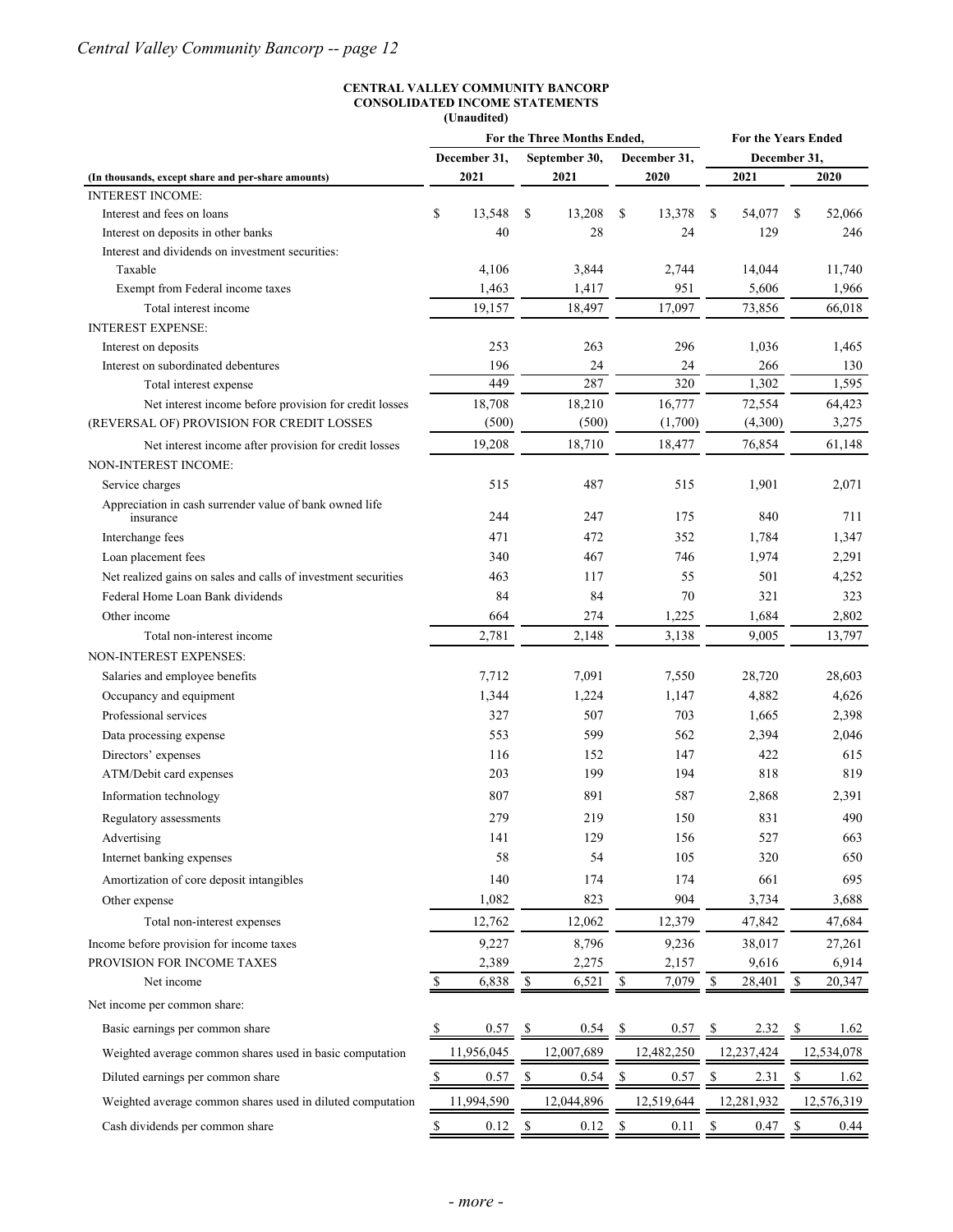#### **CENTRAL VALLEY COMMUNITY BANCORP CONDENSED CONSOLIDATED INCOME STATEMENTS (Unaudited)**

| For the three months ended                                 | Dec. 31,<br>2021 |    | Sep. 30,<br>2021 |   |            |              | Jun. 30,<br>2021 |    | Mar. 31,<br>2021 |  | Dec. 31,<br><b>2020</b> |
|------------------------------------------------------------|------------------|----|------------------|---|------------|--------------|------------------|----|------------------|--|-------------------------|
| (In thousands, except share and per share amounts)         |                  |    |                  |   |            |              |                  |    |                  |  |                         |
| Net interest income                                        | \$<br>18,708     | -S | 18,210           | S | 18,081     | <sup>S</sup> | 17,555           | S. | 16,777           |  |                         |
| (Reversal of) provision for credit losses                  | (500)            |    | (500)            |   | (1,500)    |              | (1,800)          |    | (1,700)          |  |                         |
| Net interest income after provision for credit losses      | 19,208           |    | 18,710           |   | 19,581     |              | 19,355           |    | 18,477           |  |                         |
| Total non-interest income                                  | 2,781            |    | 2,148            |   | 2,077      |              | 1,999            |    | 3,138            |  |                         |
| Total non-interest expense                                 | 12,762           |    | 12,062           |   | 11,630     |              | 11,388           |    | 12,379           |  |                         |
| Provision for income taxes                                 | 2,389            |    | 2,275            |   | 2,465      |              | 2,487            |    | 2,157            |  |                         |
| Net income                                                 | 6,838            |    | 6,521            |   | 7,563      |              | 7,479            | S  | 7,079            |  |                         |
| Basic earnings per common share                            | 0.57             |    | 0.54             |   | 0.61       |              | 0.60             |    | 0.57             |  |                         |
| Weighted average common shares used in basic computation   | 1,956,045        |    | 12,007,689       |   | 12,498,809 |              | 12,495,606       |    | 12,482,250       |  |                         |
| Diluted earnings per common share                          | 0.57             |    | 0.54             |   | 0.60       |              | 0.60             |    | 0.57             |  |                         |
| Weighted average common shares used in diluted computation | 11,994,590       |    | 12,044,896       |   | 12,548,044 |              | 12,547,137       |    | 12,519,644       |  |                         |

#### **CENTRAL VALLEY COMMUNITY BANCORP SELECTED RATIOS (Unaudited)**

|                                                                                     | Dec. 31,     | Sep. 30,     |    | Jun. 30,  |    | Mar. 31,   | Dec. 31,     |
|-------------------------------------------------------------------------------------|--------------|--------------|----|-----------|----|------------|--------------|
| As of and for the three months ended                                                | 2021         | 2021         |    | 2021      |    | 2021       | 2020         |
| (Dollars in thousands, except per share amounts)                                    |              |              |    |           |    |            |              |
| Allowance for credit losses to total loans                                          | $0.92\%$     | $0.93\%$     |    | $0.98 \%$ |    | $1.11\%$   | $1.17\%$     |
| Non-performing assets to total assets                                               | 0.04%        | $0.07 \%$    |    | $0.09\%$  |    | $0.17 \%$  | $0.16\%$     |
| Total non-performing assets                                                         | \$<br>946    | \$<br>1,597  | \$ | 2,035     | \$ | 3,783      | \$<br>3,278  |
| Total nonaccrual loans                                                              | \$<br>946    | \$<br>1,597  | \$ | 2,035     | \$ | 3,783      | \$<br>3,278  |
| Total substandard loans                                                             | \$<br>8,540  | \$<br>23,065 | \$ | 32,938    | \$ | 34,276     | \$<br>36,136 |
| Total special mention loans                                                         | \$<br>40,845 | \$<br>26,612 | \$ | 18,710    | \$ | 39,406     | \$<br>36,406 |
| Net loan charge-offs (recoveries)                                                   | \$<br>(39)   | \$<br>(122)  | \$ | 117       | \$ | (941)      | \$<br>42     |
| Net charge-offs (recoveries) to average loans (annualized)                          | $(0.01)\%$   | $(0.05)\%$   |    | $0.04\%$  |    | $(0.35)\%$ | $0.02 \%$    |
| Book value per share                                                                | \$<br>20.80  | \$<br>20.57  | S. | 20.36     | S. | 19.31      | \$<br>19.59  |
| Tangible book value per share                                                       | \$<br>16.24  | \$<br>16.03  | S. | 15.93     | \$ | 14.94      | \$<br>15.19  |
| Tangible common equity                                                              | \$193,546    | \$192,109    |    | \$196,437 |    | \$187,059  | \$190,061    |
| Cost of total deposits                                                              | $0.05 \%$    | $0.05 \%$    |    | $0.05 \%$ |    | $0.06 \%$  | $0.07 \%$    |
| Interest and dividends on investment securities exempt from Federal<br>income taxes | \$<br>1,463  | \$<br>1,417  | \$ | 1,409     | \$ | 1,317      | \$<br>951    |
| Net interest margin (calculated on a fully tax equivalent basis) (1)                | 3.39 %       | 3.47 %       |    | 3.60 %    |    | 3.76 %     | 3.72 %       |
| Return on average assets (2)                                                        | $1.13\%$     | $1.13\%$     |    | 1.36%     |    | $1.42\%$   | 1.42 %       |
| Return on average equity (2)                                                        | 11.21 %      | 10.41 %      |    | 12.25 %   |    | 12.17 %    | 11.95 %      |
| Loan to deposit ratio                                                               | 48.95 %      | 52.65 %      |    | 54.06 %   |    | 56.72 %    | 63.99 %      |
| Efficiency ratio                                                                    | 58.94 %      | 57.66 %      |    | 55.58 %   |    | 56.34 %    | 62.89 %      |
| Tier 1 leverage - Bancorp                                                           | 8.03 %       | 8.24 %       |    | 8.63 %    |    | 9.09%      | 9.28 %       |
| Tier 1 leverage - Bank                                                              | 8.47 %       | 8.18 %       |    | 8.51 %    |    | $9.03\%$   | $9.23\%$     |
| Common equity tier 1 - Bancorp                                                      | 12.48 %      | 12.34 %      |    | 13.43 %   |    | 14.38 %    | 14.10 %      |
| Common equity tier 1 - Bank                                                         | 13.52 %      | 12.59 %      |    | 13.61 %   |    | 14.68 %    | 14.41 %      |
| Tier 1 risk-based capital - Bancorp                                                 | 12.82 %      | 12.68 %      |    | 13.80 %   |    | 14.78 %    | 14.50 %      |
| Tier 1 risk-based capital - Bank                                                    | 13.52 %      | 12.59 %      |    | 13.61 %   |    | 14.68 %    | 14.41 %      |
| Total risk-based capital - Bancorp                                                  | 15.80 %      | 13.39 %      |    | 14.58 %   |    | 15.76 %    | 15.58 %      |
| Total risk based capital - Bank                                                     | 14.18 %      | 13.29 %      |    | 14.40 %   |    | 15.66 %    | 15.48 %      |

(1) Net Interest Margin is computed by dividing annualized quarterly net interest income by quarterly average interest-bearing assets.

(2) Computed by annualizing quarterly net income.